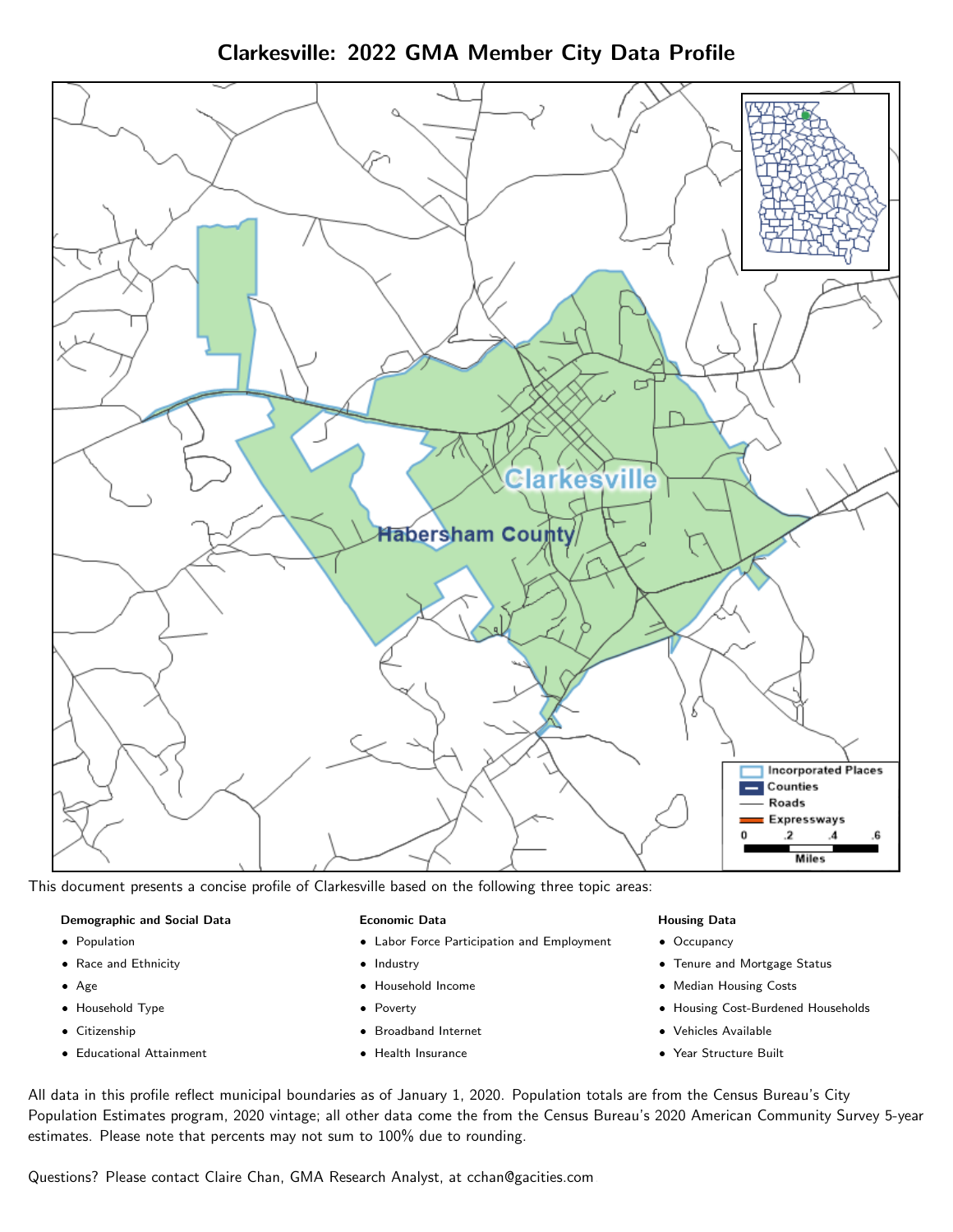## Clarkesville: Demographic and Social





**Citizenship** 

Age



Source: American Community Survey, 2020 5-year estimates, table B05002 Source: American Community Survey, 2020 5-year estimates, table B15002

Race and Ethnicity



Source: U.S. Census Bureau, City Population Estimates, 2020 vintage Source: American Community Survey, 2020 5-year estimates, table B03002

### Household Type



Source: American Community Survey, 2020 5-year estimates, table B01001 Source: American Community Survey, 2020 5-year estimates, table B11001

#### Educational Attainment



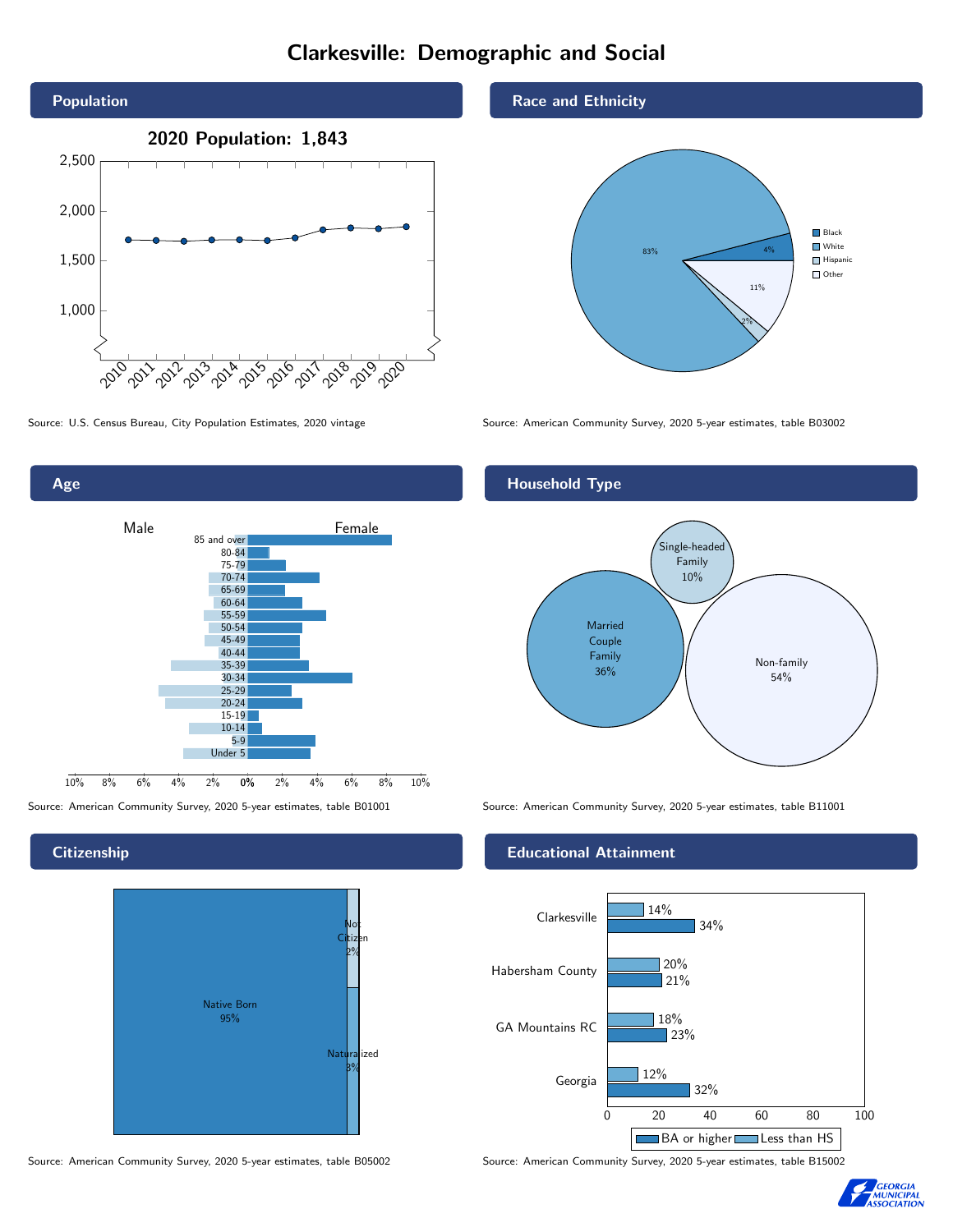## Clarkesville: Economic



Source: American Community Survey, 2020 5-year estimates, table B23001 Note: Unemployment rate is based upon the civilian labor force.

#### Industry

| Agriculture, forestry, fishing and hunting, and mining      | $3\%$ |
|-------------------------------------------------------------|-------|
| Construction                                                | $1\%$ |
| Manufacturing                                               | 19%   |
| <b>Wholesale Trade</b>                                      | $1\%$ |
| Retail Trade                                                | 13%   |
| Transportation and warehousing, and utilities               | $2\%$ |
| Information                                                 | $4\%$ |
| Finance and insurance, real estate, rental, leasing         | 5%    |
| Professional, scientific, mgt, administrative, waste mgt    | 7%    |
| Educational services, and health care and social assistance | 27%   |
| Arts, entertainment, recreation, accommodation, food        | 6%    |
| service                                                     |       |
| Other services, except public administration                | 3%    |
| Public administration                                       | 10%   |

Source: American Community Survey, 2020 5-year estimates, table C24030



Source: American Community Survey, 2020 5-year estimates, tables B19013 and B19025 Source: American Community Survey, 2020 5-year estimates, table B17010



#### Poverty



#### Health Insurance



Source: American Community Survey, 2020 5-year estimates, table B28002 Source: American Community Survey, 2020 5-year estimates, table B18135